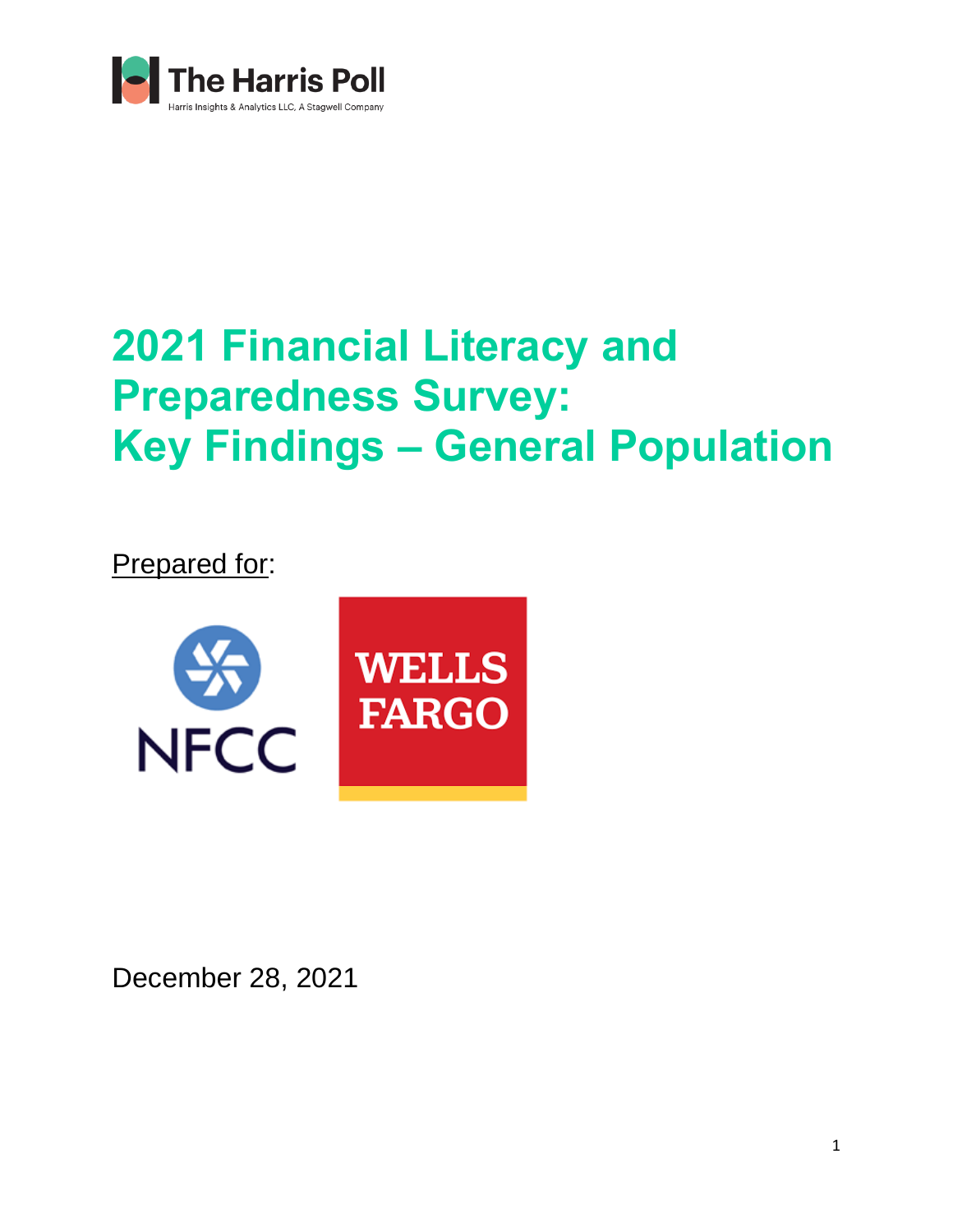

#### **2021 Financial Literacy and Preparedness Survey – Research Method and Reading the Report**

#### **Research Method**

The 2021 Financial Literacy and Preparedness Survey was conducted online within the United States by The Harris Poll on behalf of NFCC and Wells Fargo from November 1 to November 15, 2021 among 2,000 U.S. adults ages 18 and older representative of the U.S. general population and 500 U.S. adults ages 18 and older who are currently active, enlisted members of the U.S. military, excluding reserve members and those in the National Guard (i.e., "servicemembers"), 250 U.S. adults ages 18 and older who are spouses/partners of servicemembers, and 500 U.S. military veterans.

Servicemember results were weighted for age, gender, education, and race/ethnicity where necessary to align them with their actual proportions in the population of active U.S. military servicemembers, based on targets developed from the 2019 Department of Defense Demographics Report. Spouse results were weighted for age, gender, and military branch where necessary to align them with their actual proportions in the population. Veteran results were weighted for age by sex, education, income, race/ethnicity, region, size of household, marital status, and active-duty status where necessary to align them with their actual proportions in the population. Propensity score weighting was also used to adjust for respondents' propensity to be online.

Similar online surveys were also conducted by the Harris Poll fielded on:

- August 19 to September 18, 2020 among 506 servicemembers, 254 spouses/partners of servicemembers, and 516 veterans
- March 20 to April 16, 2019 among 531 servicemembers and 439 spouses/partners of servicemembers.
- April 7 and April 15, 2014, among 267 active servicemembers in the U.S. military.

Similar questions were also included in several general population studies conducted by The Harris Poll:

- **"September 2020 General Population":** Fielded between September 15<sup>th</sup> and September 17<sup>th</sup>, 2020 among n=2,076 U.S. adults ages 18+.
- **"May 2020 General Population":** Fielded between May 12<sup>th</sup> and May 14<sup>th</sup>, 2020 among n=2,067 U.S. adults ages 18+.
- **"March 2020 General Population" (2020 Financial Literacy Survey)**: Fielded between March  $9<sup>th</sup>$  and March 13<sup>th</sup>, 2020 among 2,004 U.S. adults ages 18+.
- **"2019 General Population" (2019 Financial Literacy Survey)**: Fielded between March 8th and March 13th, 2019 among 2,086 U.S. adults ages 18+.

I All sample surveys and polls, whether or not they use probability sampling, are subject to multiple sources of error which are most often not possible to quantify or estimate, including sampling error, coverage error, error associated with nonresponse, error associated with question wording and response options, and post-survey weighting and adjustments. Therefore, The Harris Poll avoids the words "margin of error" as they are misleading. All that can be calculated are different possible sampling errors with different probabilities for pure, unweighted, random samples with 100% response rates. These are only theoretical because no published polls come close to this ideal.

Respondents for this survey were selected from among those who have agreed to participate in the Harris Poll surveys. The data have been weighted to reflect the composition of the adult population. Because the sample is based on those who agreed to participate in market research panels, no estimates of theoretical sampling error can be calculated.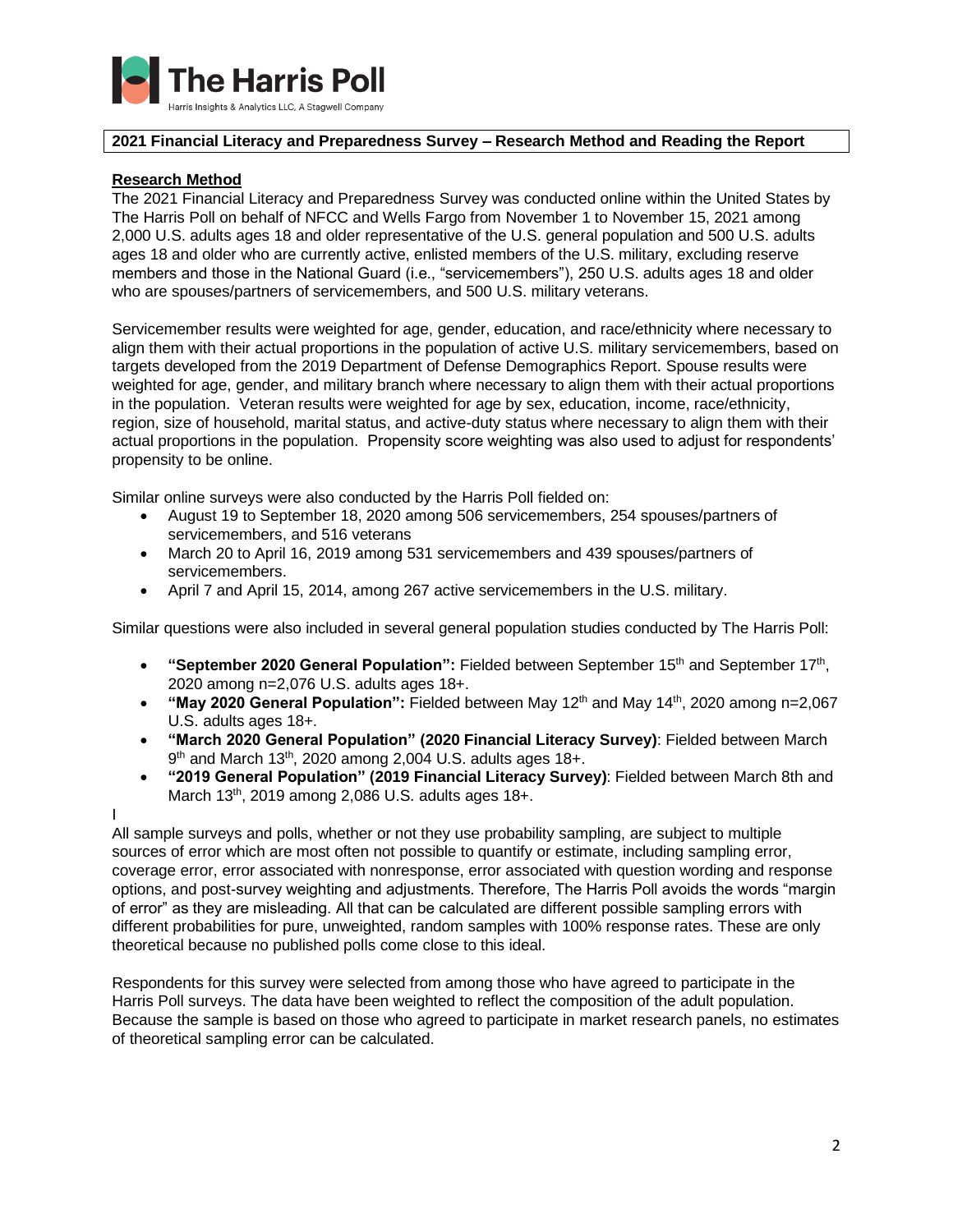

arris Insights & Analytics LLC, A Stagwell Company

#### **NFCC Financial Literacy and Preparedness – Key Findings**

#### **FINANCIAL SITUATION AND FINANCIAL LIFE**

*Although a majority of the general population report they pay all of their bills on time and have no debts in collection, about a third are just getting by financially, 3 in 10 are spending more compared to a year ago, and over a fifth are saving less compared to a year ago.* 

- The majority of the general population report they pay all of their bills on time and have no debts in collection (71%). **[Q710]**
- About one third of the general population say that "just getting by financially" describes them completely or very well (34%). **[Q717/2]**
- Additionally, 3 in 10 are **spending** a lot or a little **more** compared to a year ago (30%) and a little over a fifth are **spending** a lot or a little **less** compared to a year ago (22%). **[Q785]**
- A little over a quarter are **saving** a lot or a little **more** compared to a year ago (27%), while a little over a fifth are **saving** a lot or a little **less** compared to a year ago (22%). **[Q790]**

# *There are some in the general population who have some anxious attitudes about their financial situation – because of their money situation, they feel like they will never have the things they want in life; they are concerned that the money they have or will save won't last.*

- A little over a quarter of the general population say the statement "because of my money situation, I feel like I will never have the things I want in life" describes them completely or very well (28%). **[Q717/1]**
- Additionally, a little over a third of the general population describe themselves as "I am concerned that the money I have or will save won't last" (35%). **[Q717/3]**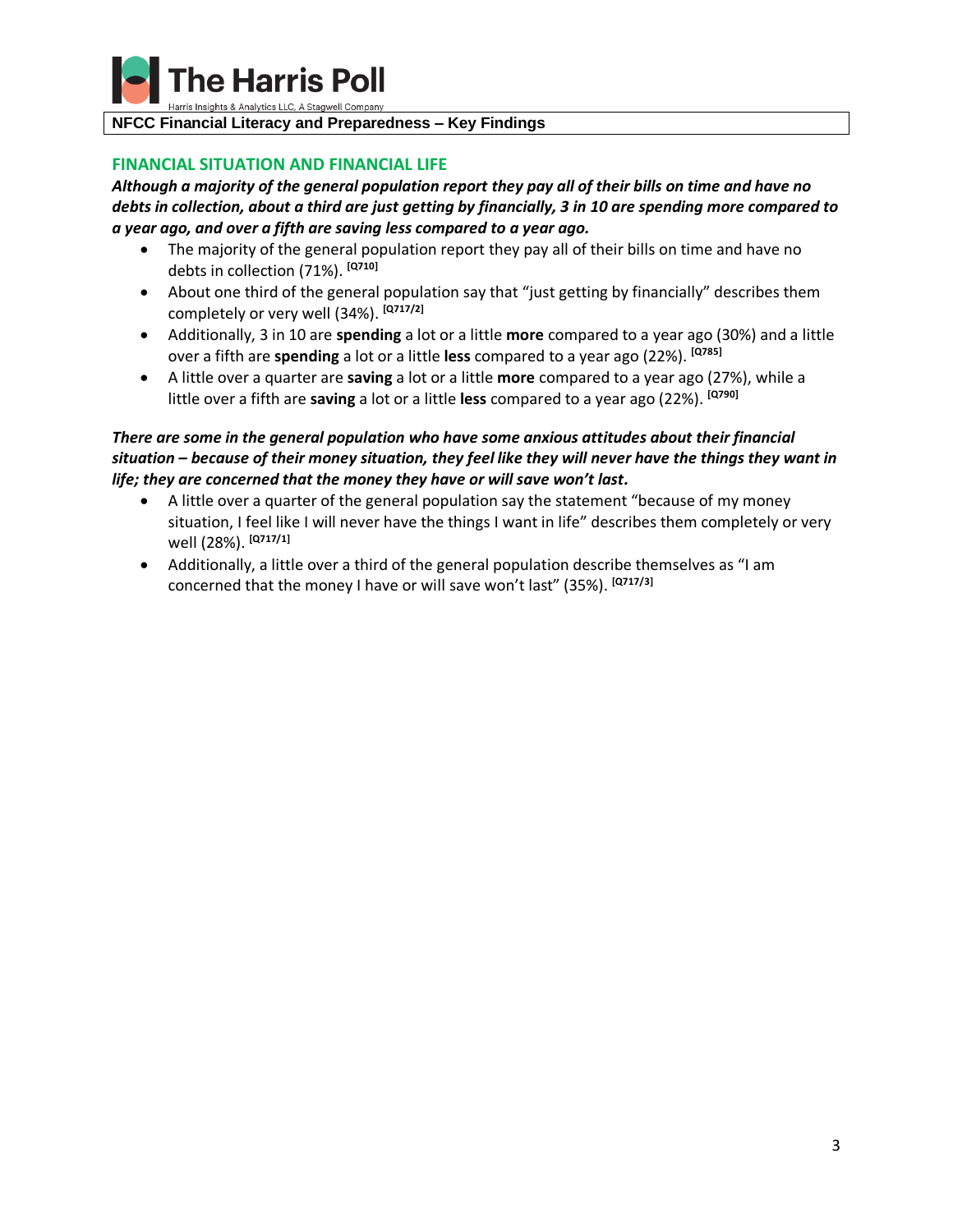

**MONEY MANAGEMENT STRATEGIES**

*There is value in educating the general population about strategies/plans for managing and budgeting their money considering there are many in the general population who do not have plans or strategies to manage their money.*

- When it comes to specific ways in which they manage their money, there is room for more of the general population to adopt plans or strategies to manage their financial lives: **[Q707]**
	- $\circ$  One in three have a detailed plan for what to do with each paycheck their household earns (30%). **[Q707]**
	- o A little less than 1 in 3 have a specific strategy they use to pay down debt (27%). **[Q707]**
	- $\circ$  A little over 1 in 5 have a specific strategy for how to use any future stimulus payments or new tax credits (22%). **[Q707]**
	- o A little over 1 in 10 depend on an annual tax refund to help pay their bills (12%). **[Q707]**
- Additionally, less than half of the general population have a budget and keep close track of how much they spend on such things a food, housing, and entertainment (44%). **[Q705]**
	- $\circ$  In contrast, an equal proportion indicate they have a somewhat good idea about how much they spend on things as food, housing and entertainment but don't keep strict track of their spending on these things (44%). **[Q705]**

# *Cryptocurrency currently plays a relatively minor role in the financial lives of the general population, but a minority have used cryptocurrency in the past 3 months.*

- About 1 in 10 of the general population have used cryptocurrency in the past in past 3 months (9%), and a similar proportion has ever used cryptocurrency as a source for getting access to money (13%). **[Q712 and Q706]**
- The general population have used a wider variety of products or institutions to get access to money: **[Q706]**
	- o Check cashing store/atm (18%)
	- o Cryptocurrency (13%)
	- o Consumer bank loan (12%)
	- o Cash advance or payday loan (9%)
	- o Fintech apps (7%)
	- o Consumer finance company loan (6%)
	- o Title loan (6%)

## *While most can go to a savings account to cover or help cover a \$2,000 emergency, a credit card is the next most common source to pay for a \$2,000 emergency, followed by borrowing from friends and family.*

- A savings account is the most popular source for getting the money to pay for a \$2,000 emergency across the general population (53%). **[Q733]**
	- $\circ$  There are some other sources smaller proportions of the general population would use to cover a \$2,000 emergency:
		- Credit card (28%)
		- Borrow from friends and family (16%)
		- An emergency fund (12%)
		- Sell or pawn something they own (11%)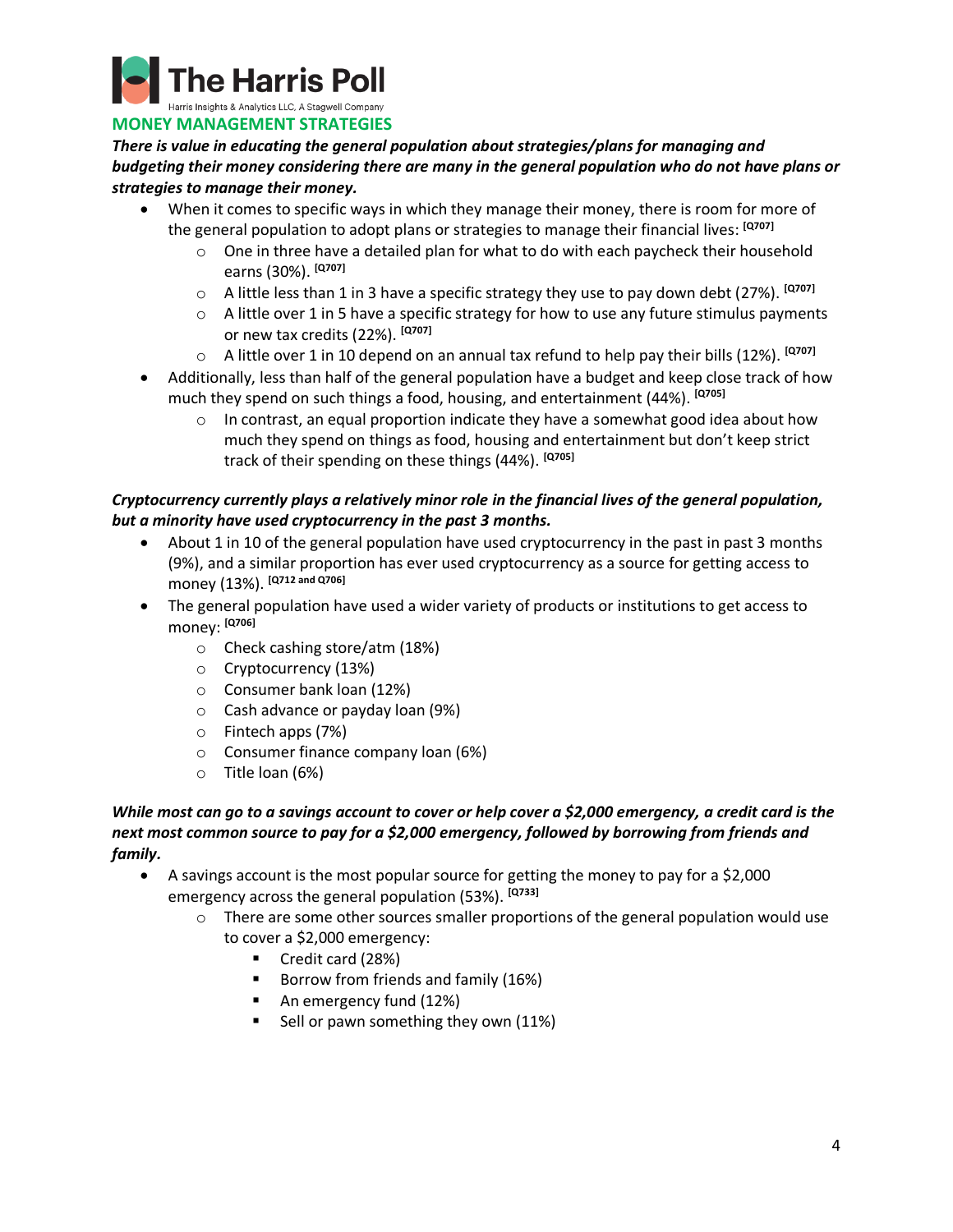

Harris Insights & Analytics LLC, A Stagwell Company

*Although most of the general population are confident they are saving enough for retirement, more than a fifth are saving 0% or nothing each year for retirement.*

- Almost two thirds of the general population are confident they are saving enough for retirement (63%). **[Q740 – GENERAL POPULATION ONLY]**
- A little less than a quarter of the general population are saving 0% of their household income every year for retirement (23%). **[Q735]**
	- $\circ$  A quarter are saving 11%-20% of their household income every year for retirement (25%). **[Q735]**

## **PERCEIVED VALUE OF HOMEOWNERSHIP**

## *Almost half of the general population believe buying a home is the more affordable option than renting in the current housing market but a quarter are not sure which is more affordable.*

- Almost half of the general population indicate that buying a home instead of renting is the most affordable option considering the current housing market (47%) while a little under 3 in 10 indicate renting is the more affordable option (29%). **[Q835]**
	- o A quarter of the general population are not at all sure if buying or renting is the most affordable option (25%). **[Q835]**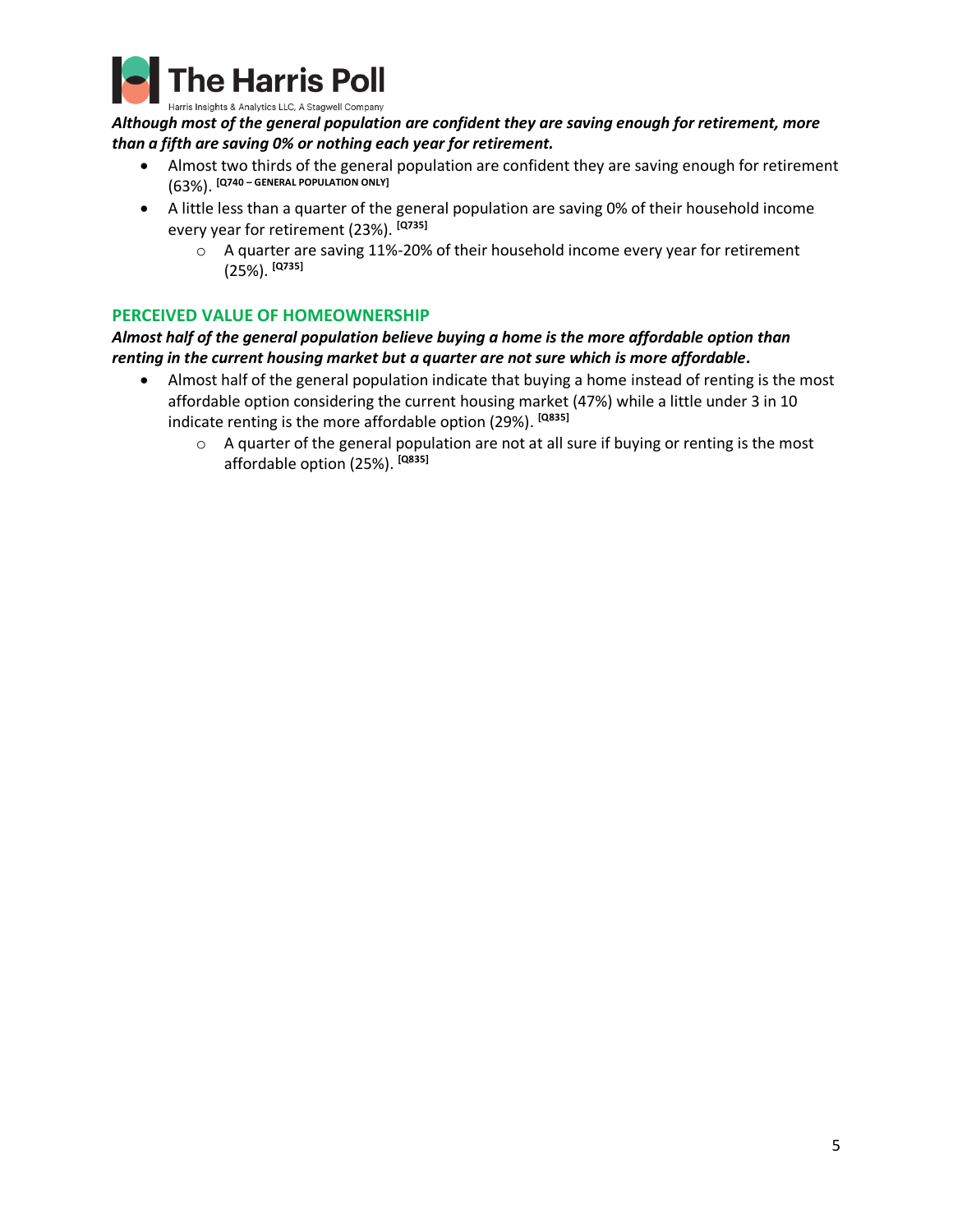

**KNOWLEDGE ABOUT PERSONAL FINANCE**

*While most of the general population give themselves an A or B for their knowledge about personal finance or feel knowledgeable about their credit score, the balance of loans they have, and their household credit card debt, a majority admit they could, considering what they already know about personal finance, still benefit from some advice and answers to everyday financial questions from a professional. It seems that a variety of life events prompt the general population to seek our more information or simply wish they had known more about personal finance.*

- The majority of the general population give themselves an A or B in terms of their knowledge about personal finance (56%). **[Q795]**
	- o Additionally, 16% give themselves a D or F grade . **[Q795]**
- Strong majorities of the general population report they are knowledgeable about three specific aspects of their financial lives:
	- o At least 4 in 5 of the general population report they are somewhat or very **knowledgeable about their credit score** (85%). **[Q901/1]**
	- o At least 4 in 5 of the general population report they are somewhat or very **knowledgeable about the balance on the loans they have** (85%). **[Q901/2]**
	- o At least 4 in 5 of the general population report they are somewhat or very **knowledgeable about their household credit card deb**t (85%). **[Q901/3]**
- Even with the majority giving themselves an A or B in terms of their knowledge about personal finance and knowledge about specific aspects of personal finance, the majority of the general population also agree that, considering what they already know about personal finance, they could still benefit from some advice and answers to everyday financial questions from a professional (75%). **[Q810B]**
- Among the general population, buying a home (18%), having to pay for health insurance or outof-pocket healthcare or dental bills (18%), and buying a car (16%) are the three most popular events that prompted them to wish they had known more about, or seek out more information about, personal finance. **[Q904]**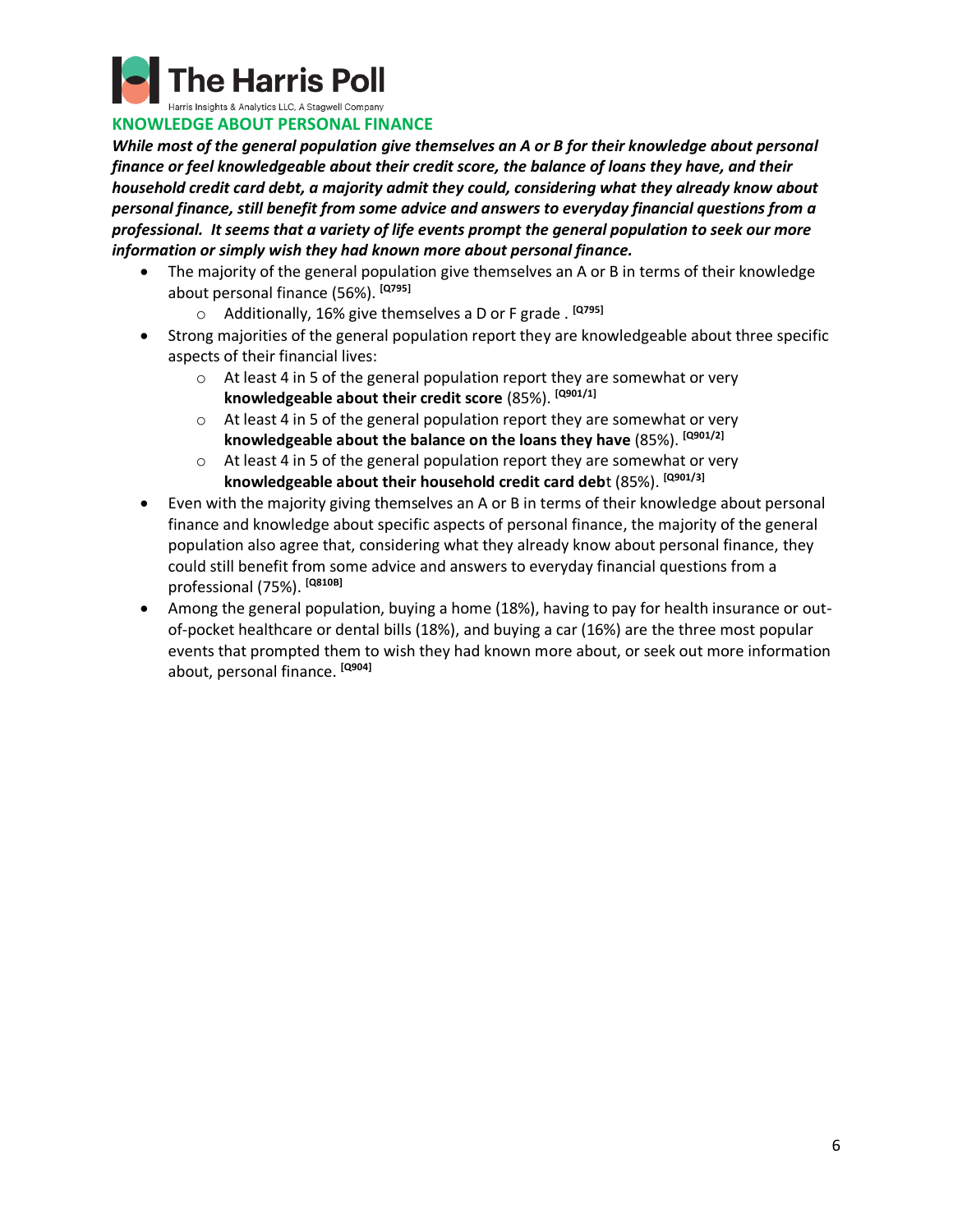

arris Insights & Analytics LLC, A Stagwell Company

# **MANAGING FINANCES WITH A SPOUSE OR PARTNER**

*Communicating and managing household finances with a spouse or partner add another dimension of stress on top of the normally stressful topic of personal finances. The fact that many feel both positive and negative feelings when it comes to talking about personal finance with their spouse or partner reflect the other ambivalent feelings that people report when it comes talking about finances with their spouse or partner. Having advice or guidance from a trusted third-party may help people navigate the fraught ground that people walk when it comes to managing household finances with their partner or spouse, especially during a pandemic.*

- A majority of the general population feel positive feelings (confident, optimistic, comfortable, or excited) when talking to their spouse or partner about personal finances (55%) when talking to their spouse/partner about personal finance while a little over a third feel negative feelings (worried, stressed, ashamed, anxious, overwhelmed) (36%): **[Q1110]**
	- o Additionally, over 1 in 10 of the general population indicate they and their spouse or partner never discuss their finances (14%). **[Q1110]**
- The majority of the married or partnered general population agree that they're honest with their spouse or partner about their use of household finances (91%). **[Q810/1 – MARRIED OR LIVING WITH PARTNER]**
- Almost 9 in 10 of the general population agree it's important to be honest about finances with a spouse/partner (86%). **[Q1120/4]**
- Additionally, about 9 in 10 of married or partnered people in the general population agree that their spouse or partner is honest with them about their use of household finances (88%). **[Q810/2 – MARRIED OR LIVING WITH PARTNER]**
- Over a third agree that the way they and their spouse or partner manage their money or finances often leads to conflict (35%). **[Q810/3 – MARRIED OR LIVING WITH PARTNER]**
- Additionally, a third of the general population agrees that they sometimes hide their purchases or spending from their spouse or partner (33%). **[Q1120/1]**
- About two in five wish they had guidance or advice, or a checklist, for how to talk to their spouse or partner about money (43%). **[Q1120/2]**
- Additionally, two in five would prefer to avoid talking about finances with their spouse or partner (40%). **[Q1120/3]**
- For more context, about one in three married or partnered general population report that their spouse or partner has had to get a job or second job in order to bring in more income (31%). **[Q810/4 – MARRIED OR LIVING WITH PARTNER]**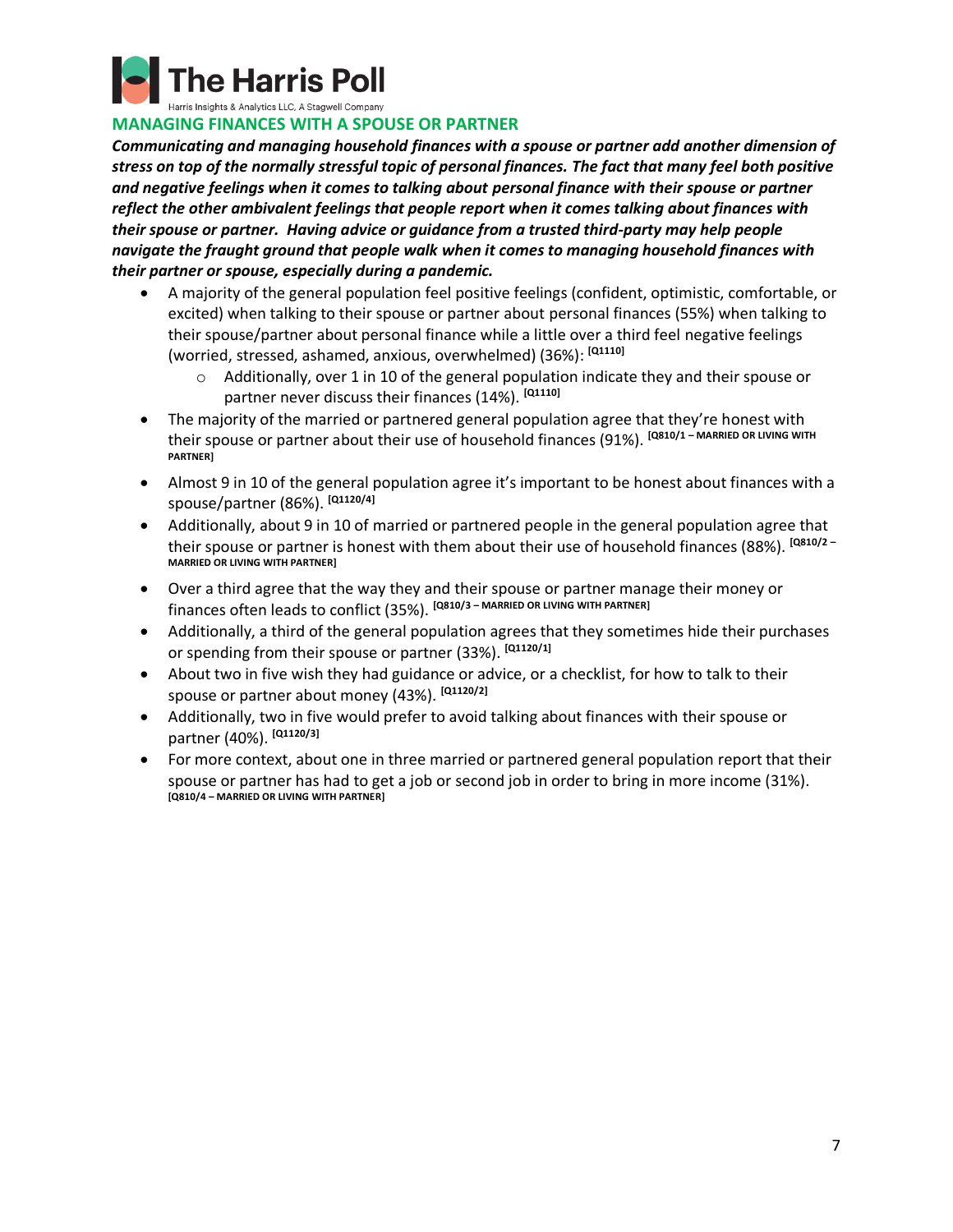

# **HOUSEHOLD AND CREDIT CARD DEBT**

*Almost half of the general population are carrying credit card debt and about two in five are carrying some amount of credit card debt month to month. Unfortunately, 26% of those who have some kind of debt are at least \$100,000 in debt. Current debt may make the impact of inflation even worse.*

- Credit card debt is the most common type of debt currently held by the general population followed by mortgage then auto (car) loan debt: **[Q806]**
	- o Credit card debt (47%)
	- o Mortgage (27%)
	- o Auto (car) loan (20%)
- Additionally, among those who have taken a loan in the past 12 months, a credit card is the most popular source (39%). **[Q805 – TAKEN A LOAN IN THE PAST 12 MONTHS]**
- Almost two in five carry some credit card debt month to month, a significant 5-point drop from last year (38% vs 43% in 2020). **[Q765]**
	- $\circ$  The mean amount of self-reported credit card debt carried is \$1,847 compared to a mean amount of \$2,906 in 2020. **[Q765]**
- Additionally, a little over one in ten indicate their household carries more credit card debt compared to 12 months ago (12%). **[Q802]**
- Among those who have some kind of household debt, 32% of the general population have less than \$15,000 in debt and unfortunately 26% have \$100,000 or more in debt. **[Q807]**

# *Although many households have some kind of debt and should be knowledgeable about their options to manage it, professional non-profit credit counseling agencies face some hurdles such as relatively low consideration compared to other places people turn to first for help with debt problems and a perception that other options are less stressful to use.*

- In the past 12 months, 44% of the general population have done at least one of the specific actions below that may mean they are in financial distress or taking on more risk: **[Q770]**
	- o Applied for a new credit card (18%)
	- o Been rejected for a new credit card (11%)
	- $\circ$  Made a payment that was less than the minimum payment required (10%)
	- o Been late making a credit card payment (9%)
	- o Missed a credit card payment (9%)
	- o Cancelled a credit card (9%)
	- o Transferred the balance from one credit card to another (8%)
	- o Obtained a cash advance from their credit card company (7%)
	- o Consolidated their credit card debt into a personal bill consolidation loan (6%)
- If the general population were having financial problems related to debt, they most commonly would turn to their friends and family (27%). **[Q808]**
	- o Only 5% would go to a professional non-profit credit counseling agency.
- A little under three in ten of the general population are familiar with the National Foundation for Credit Counseling (27%). **[Q815B]**
- Over a quarter of the general population would not reach out to a professional non-profit credit counseling agency because they think they can resolve their own problems without outside help (27%). **[Q820]**
	- o Over one in ten of the general population give other specific reasons:
		- They don't know which agency to turn to (13%)
		- Credit counseling might cost too much (12%)
		- It might hurt their credit report and credit score (11%)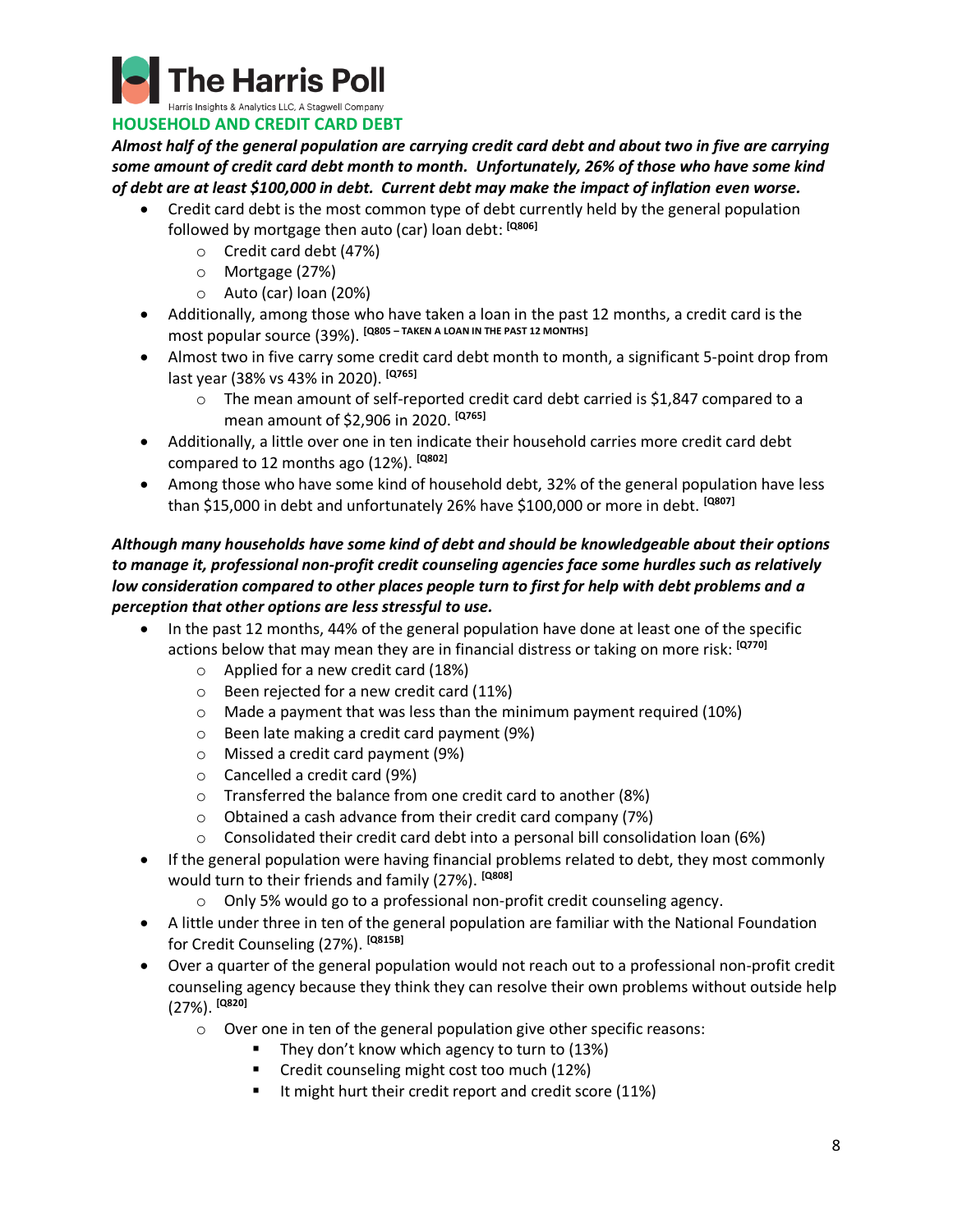

## **PAYDAY LOANS**

*Most of the general population who have ever used a cash advance or payday loan have used it through a storefront and have also used it last in the past year. It seems that the payday loans or cash advance are used because they use they are seen as the most convenient option in the short-term and other options don't seem feasible.*

- Most of the general population who have used cash advance or payday loans have used a company through a storefront (60%). **[Q1200]**
- Additionally, 64% of the general population who have ever used a cash advance or pay day loan have last used it in the past year. **[Q1203]**
- The three most common reasons for using a payday lender among the general population who have ever used a cash advance or payday loan are they only needed a small loan (43%), financial difficulties due to the COVID-19 pandemic (30%), and low credit score (28%). **[Q1210]**
- A third of the general population who used a cash advance or payday loan didn't use an aid or relief organization because they didn't know it was an option (36%) or didn't think they'd get approved (34%). **[Q1205C]**

#### **WORRIES ABOUT PERSONAL FINANCE**

*While many have some specific financial worries, one specific worry on the list in the survey does not stand out. Additionally, a larger segment of the general population report they do not have any financial worries compared to 2020. At least three in ten of the general population are more worried about meeting basic household expenses, being able to make debt payments on time, having enough money to cover unexpected expenses or emergencies, or being able to save for future goals compared to 12 months ago. These worries may get exasperated by any inflation in these households' expenses.*

- While the majority of the general population have a financial worry (62%), there isn't a common worry for the majority of the general population. Additionally, a significantly smaller majority have financial worry compared to 2020 (62% vs 69% in 2020). **[Q720]**
	- $\circ$  Retiring without having enough money set aside is the most common financial worry selected by the general population (12%) followed by worrying about not having enough "rainy day savings" for an emergency (9%) then their credit score (7%).
	- $\circ$  Significantly more of the general population report they do not have any financial worries compared to 2020 (31% vs 25% in 2020)
	- o Compared to 2020, significantly fewer are worried about
		- Not enough "rainy day" savings from an emergency (9% vs 12% in 2020)
		- Not being able to afford health insurance (2% vs 5% in 2020)
- A little over a quarter of the general population are more worried about **meeting basic household expenses** compared to 12 months ago (26%). **[Q1020/2]**
- About a quarter of the general population are more worried about **being able to make debt payments on time** compared to 12 months ago (24%). **[Q1020/1]**
- Three in ten of the general population are more worried about **having enough money to cover unexpected expenses or emergencies** compared to 12 months ago (30%). **[Q1020/3]**
- A third of the general population are more worried about **being able to save for future goals** compared to 12 months ago (33%). **[Q1020/4]**